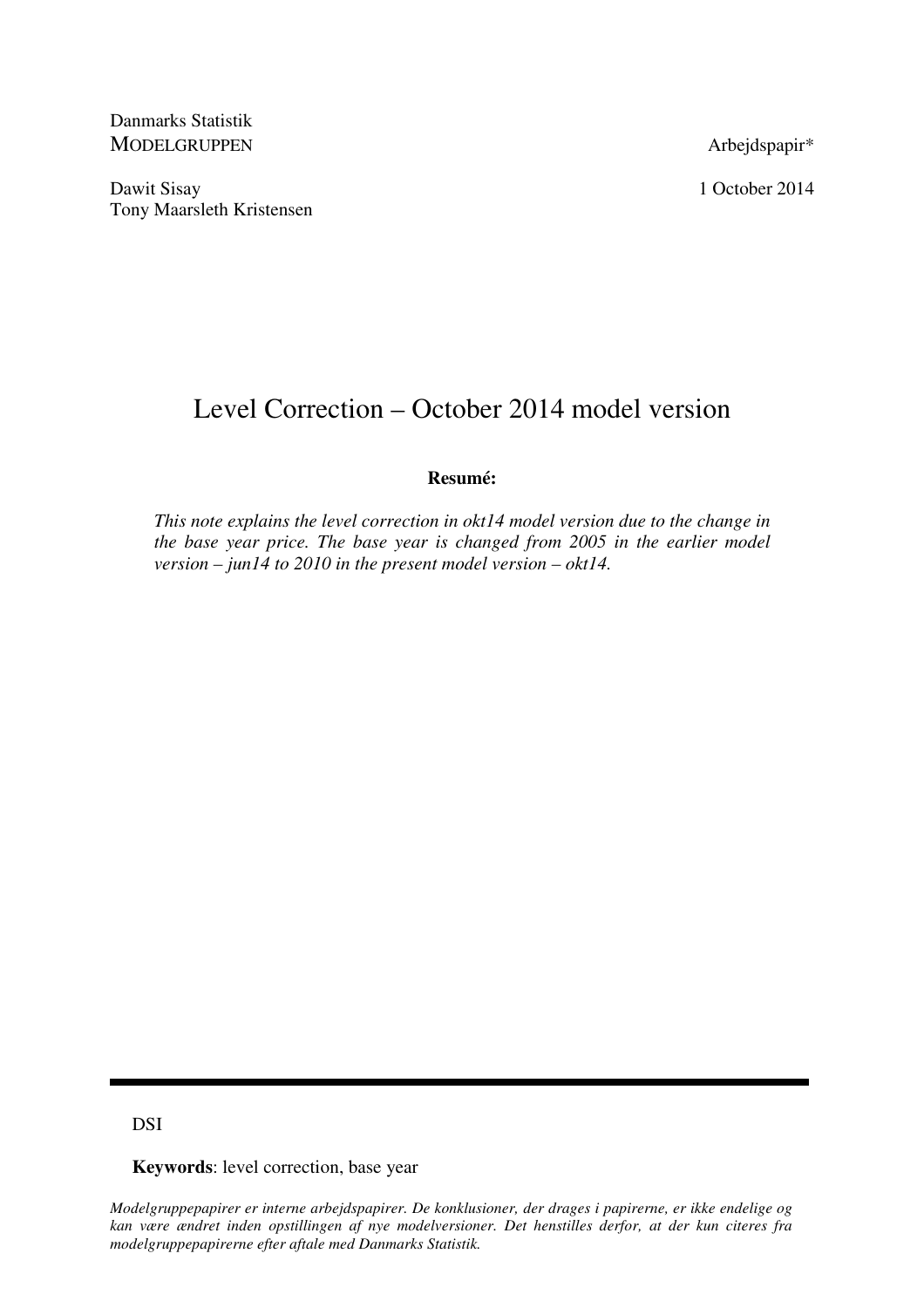# **1. Introduction**

There has been a major revision in the national accounts since September 2014 – a change in sector definition, a new assessment of the public finances and others – see TMK150914 for more. There is also a shift in the base year price from 2005 to 2010. It means that the behavioral relations in okt14 model version have to be re-estimated. The base year change shifts the level of a series and affects only the constant term in the long term relations. On the other hand, a data revision, for example due to a change in sector definition, can change both the level and growth rates of a series. This will affect the constant and slop coefficients both in the long and short term relations.

Currently, updated data is available only for 2005-2010, which is not long enough for re-estimation. Practically, it is also difficult to re-estimate all the stochastic relations in ADAM given the short time available between the old model version - jun14 and the release of the new model version - okt14 with the new national accounts. For these reasons, we only correct the level in the long-term relations based on the period 2005-2010. We abstain from correcting the constants in the short term relations; because the new data (2005-2010) includes the world-wide recession year 2008/2009 and calculating growth rates based on the short sample can provide a misleading figure. The following section explains the level correction.

## **2. The correction**

Consider a typical error correction equation with a base year in 2005

$$
\log\left( Yw \right) = \sum_{i=1}^{n} \beta_i \log(X_i) + K Yw \tag{1a}
$$

$$
d \log(Y) = \sum_{i=1}^{n} \alpha_i d \log(X_i) - \gamma \log(Y_{-1}/Y_{W_{-1}}) + gy \tag{1b}
$$

and with a base year in 2010

<u>.</u>

$$
\log (Yw^{1}) = \sum_{i=1}^{n} \beta_{i}^{1} \log(X_{i}^{1}) + KYw^{1}
$$
 (2a)

$$
d \log(Y^1) = \sum_{i=1}^{n} \alpha_i^1 d \log(X_i^1) - \gamma^1 \log(Y_{-1}^1 / Y_{-1}^1) + gy^1
$$
 (2b)

If we assume  $\beta_i \approx \beta_i^i$ ,  $\alpha_i \approx \alpha_i^i$  for *i*=*1,..,n*, the constant term in the long term relation can be updated so that on average  $Y^1 / Yw^1 \approx Y / Yw$ . This is because the change in the national accounts is a base year change and not a real change in the measure of economic variables. The long term constant is updated as  $follow.<sup>1</sup>$ 

 $<sup>1</sup>$  An alternative is to estimate only the constant terms, updating the constants in this way is</sup> preferred for practical reasons.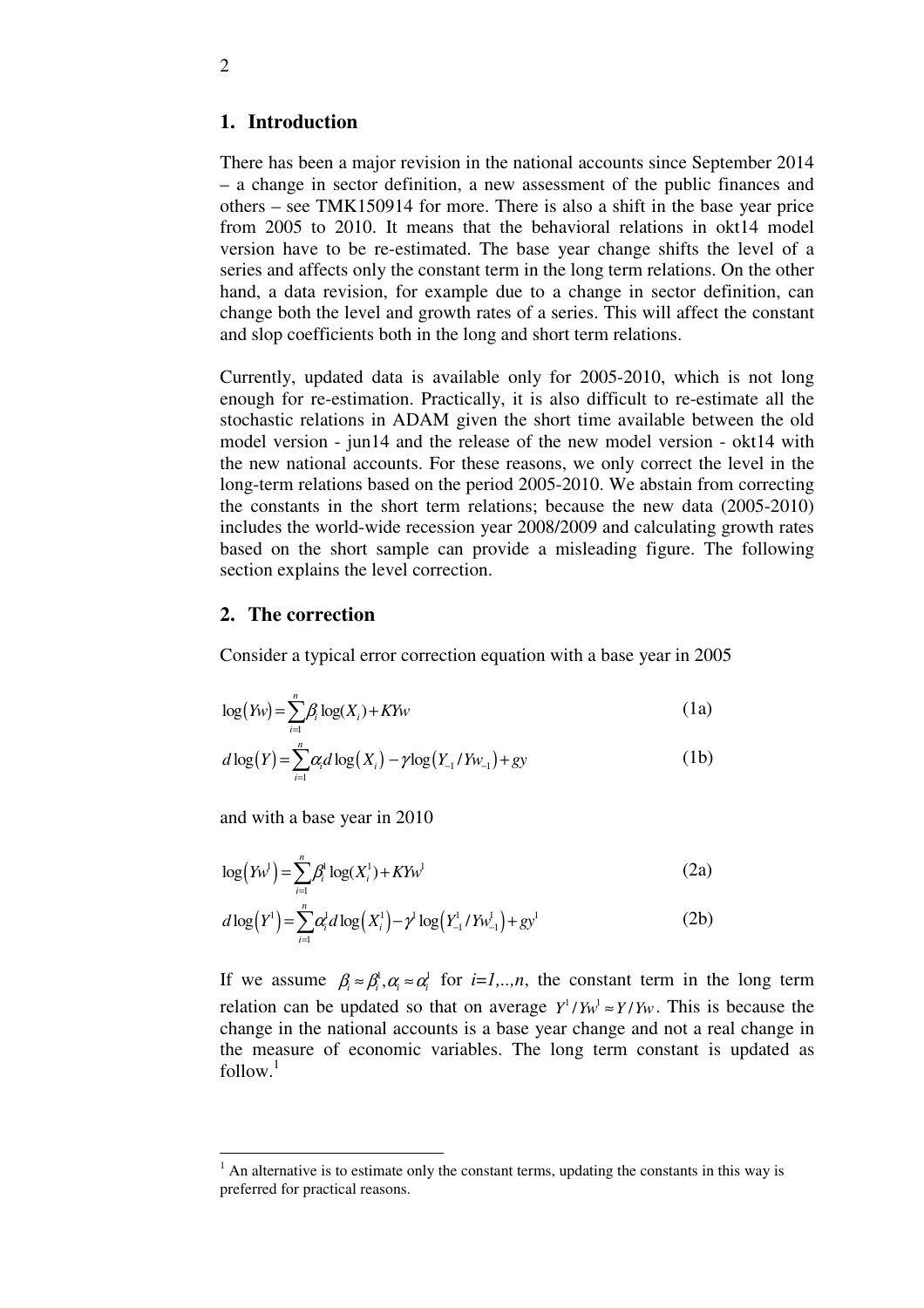$$
Yw^1 = \exp(\sum_{i=1}^n \beta_i \log(X_i^1) + KYw)
$$
\n(3a)

 $k - factor = mean(Y^1 / Yw^1) / mean(Y / Yw)$  (3b)

$$
KYw^1 = KYw + \log(k - factor)
$$
 (3c)

The constant term in the short term relation can be recalculated as:

$$
gy^{1} = mean[(d \log(Y^{1}) - \sum_{i=1}^{n} \alpha_{i}^{1} d \log(X_{i}^{1})]
$$
  
since  $mean(\log(Y_{-1}^{1} / Yw_{-1}^{1})) = 0$  (4)

However, based on a scrutiny of some short term relations, we refrained from recalculating the short term relations for the reasons mentioned above. Figure 1 shows the extent of the level correction for selected relations.

**Figure 1. Selected long term relations – model version jun14 and okt14** 

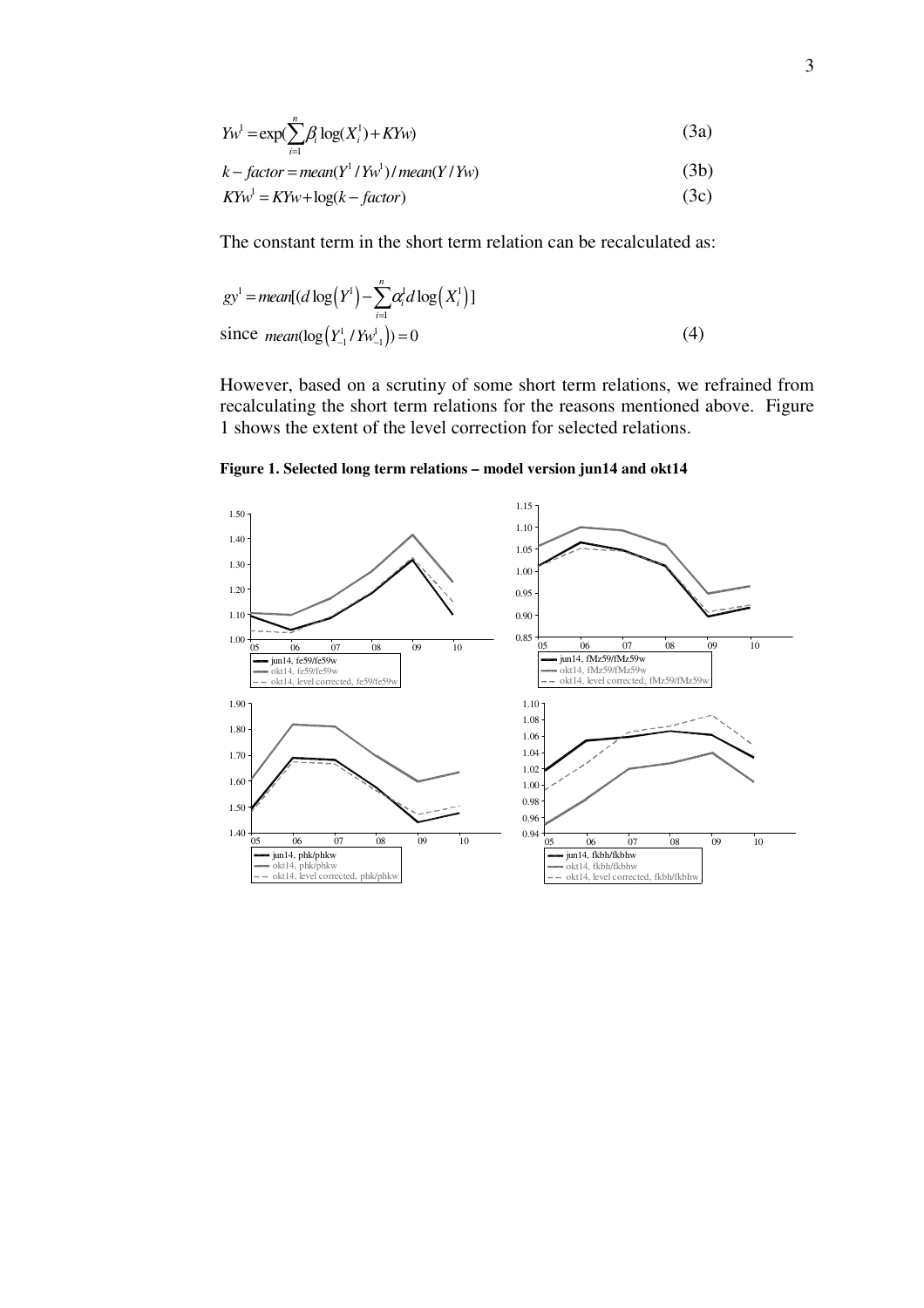

For the most part, the difference between the long term relations in *jun14* and *okt14* model is a level difference, however, some differences in growth rates are also visible.

Table 1 provides a review of the constant terms in the long term relations before and after the level correction.

#### **Table 1. Constant terms in the long term relations – model version jun14 and okt14**

| <b>Exports</b>     |  |           |        |  |
|--------------------|--|-----------|--------|--|
| Long term relation |  | $j$ un 14 | okt14  |  |
| fe2kw              |  | 9.768     | 10.025 |  |
| fe59w              |  | 12.600    | 12.666 |  |
| fetw               |  | 10.398    | 10.400 |  |

#### **Imports, volume and price**

| Long term          | jun14  | okt14  | Long term       | $j$ un 14 | okt14    |
|--------------------|--------|--------|-----------------|-----------|----------|
| relation, volume   |        |        | relation, price |           |          |
| $\frac{\ln z}{U}$  | 9.445  | 9.528  | pm3rw           | $-0.020$  | $-0.010$ |
| $\int mz2w$        | 9.326  | 9.361  | pm3kw           | 0.044     | $-0.150$ |
| $\mathit{fmz}$ 59w | 12.307 | 12.352 | pm3qw           | 0.007     | $-0.022$ |
| $f$ <i>mzsw</i>    | 1.153  | 11.251 |                 |           |          |

#### **Wage, macro consumption, housings**

| Long term relation | $j$ un 14 | okt14    |
|--------------------|-----------|----------|
| bulbw              | $-0.336$  | $-0.336$ |
| $c$ <i>puxhw</i>   | $-0.201$  | $-0217$  |
| $f$ <i>kbhw</i>    | 0.889     | 0.826    |
| phkw               | 0.670     | 0.665    |
| nbs                | 1.500     | 1.700    |